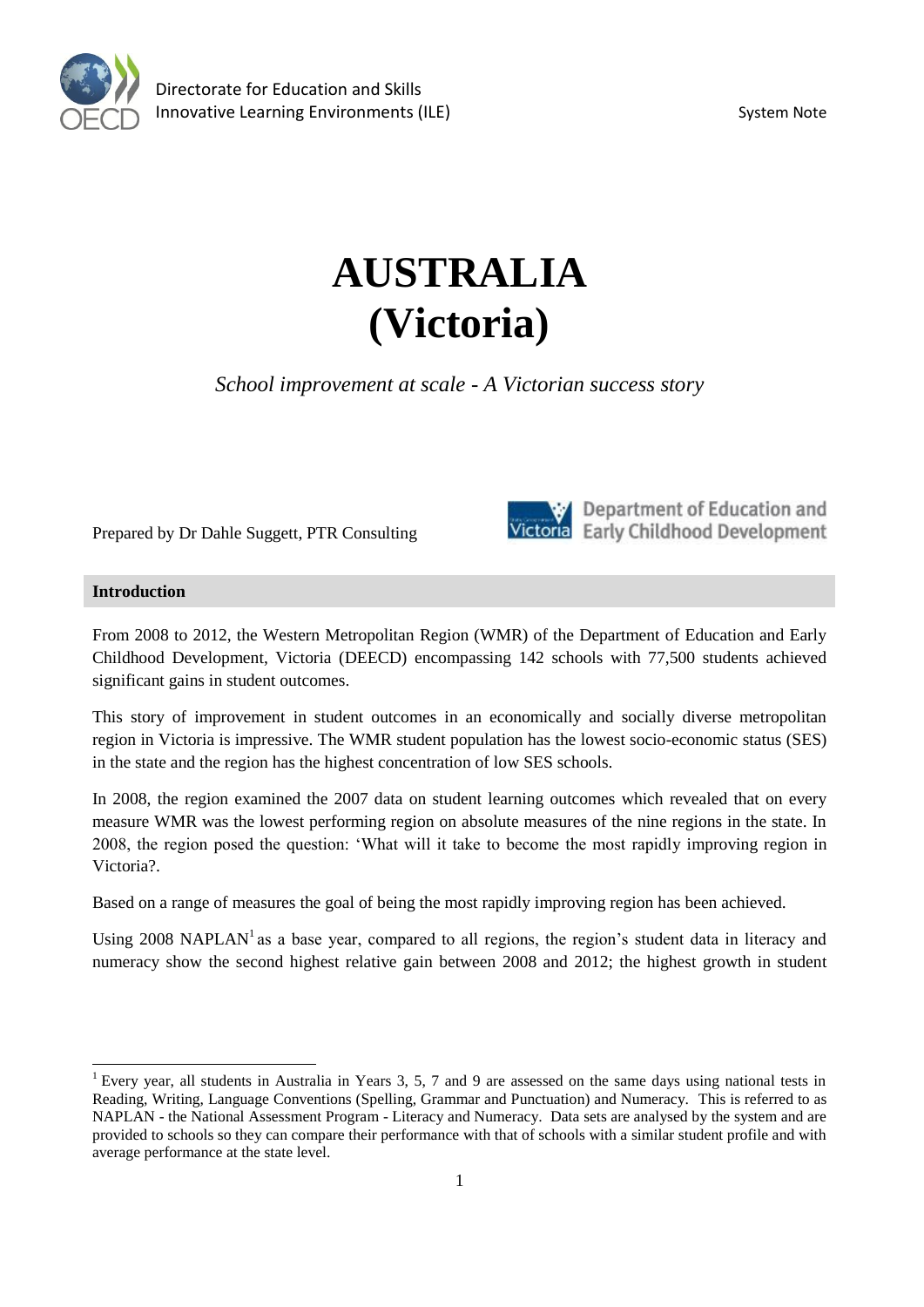

learning (effect size) between 2008 and 2012; and the biggest gains compared to the state mean in absolute  $data.<sup>2</sup>$ 

Importantly, the region has made significant gains in secondary school learning against the national trend. The Year 5 cohort in 2008 was worst in reading and numeracy out of nine regions in Victoria. By 2012, this cohort, now in Year 9, was third in the state on all NAPLAN measures, and was close to the state mean in reading and numeracy.

Key to the region's improvement has been the high rates of student learning growth. For example, Figure 1 below compares regions' growth (effect size) and regions' mean reading scores and their SES status for secondary years 7 to 9 between 2008 and 2010. It shows that the WMR performance is well above expectations in adding value to their students"<sup>3</sup>.





A further indicator of the improvement experienced across the region is provided by comparing the ranking in regional performance order of WMR in literacy and numeracy in 2008 with its ranking in 2012. While an improved relative position may be a result of other regions' declining performance as well as outright improvement by WMR, major improvement in the rank order position is an important achievement for the lowest SES region that has historically been last.

<sup>&</sup>lt;sup>2</sup> 'Relative gain' refers to the growth in learning comparing student progress over a specified period of time with for students who had same starting scale score. 'Growth' in student learning or 'effect size' refers to student progress over a specified period of time. 'Absolute data' refers to student performance measured against the NAPLAN scale score.

<sup>&</sup>lt;sup>3</sup> This observation was made by Prof. John Hattie, University of Melbourne, who analysed the WMR student data. He also prepared Figure 1.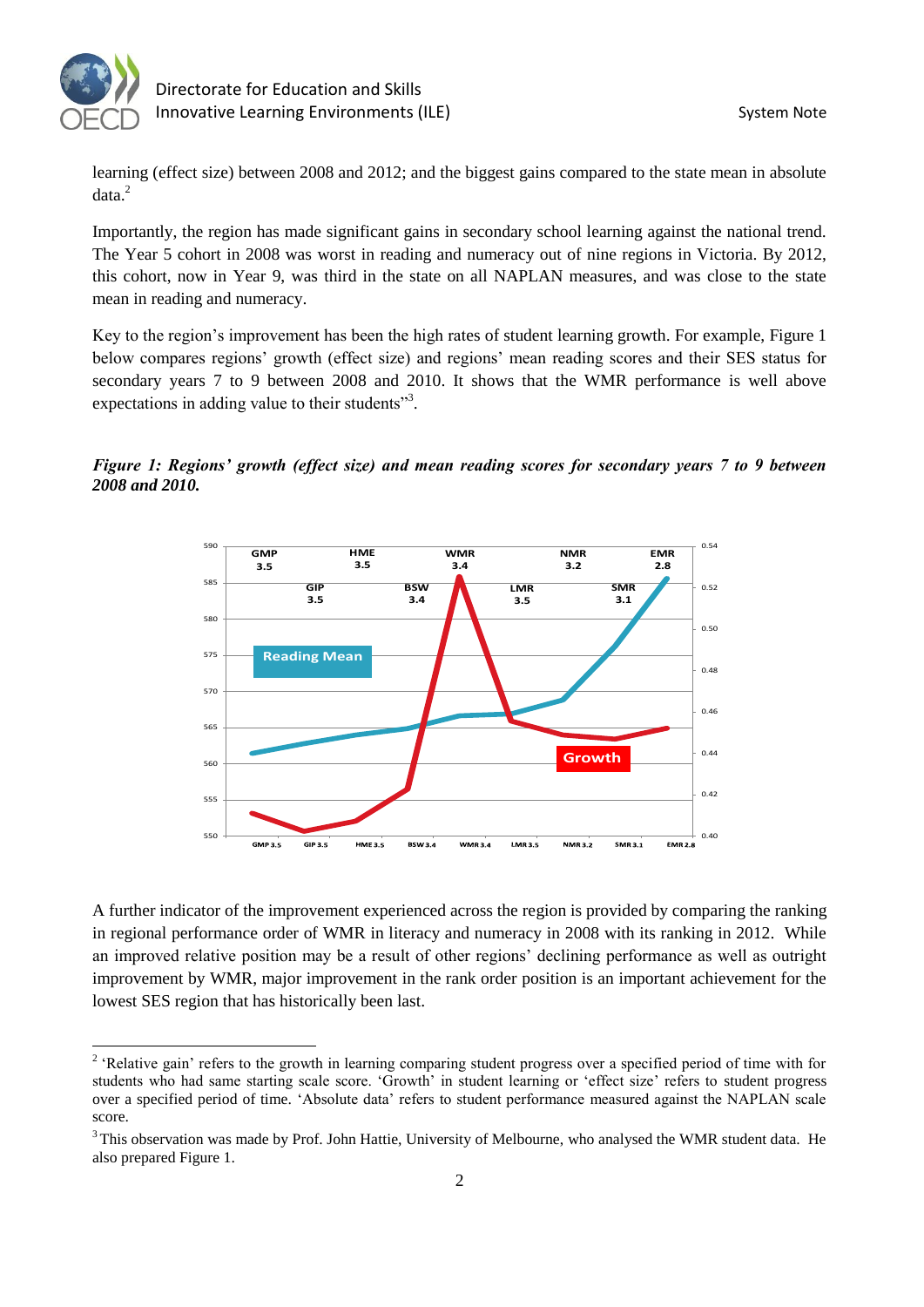

Source: WMR

Tables 1 and 2 illustrate WMR's improved ranked order.

*Table 1: WMR ranking in NAPLAN literacy and numeracy between years 3 and 7* 

|               |                | Reading         | Writing         |                 | Spelling Numeracy Grammar |                 |  |  |
|---------------|----------------|-----------------|-----------------|-----------------|---------------------------|-----------------|--|--|
|               | Year 3<br>2008 | 8 <sup>th</sup> | 7 <sup>th</sup> | 4 <sup>th</sup> | <b>gth</b>                | 7 <sup>th</sup> |  |  |
|               | Year 7<br>2012 | 6 <sup>th</sup> | 3 <sub>rd</sub> | 2 <sub>nd</sub> | 3 <sub>rd</sub>           | 4 <sup>th</sup> |  |  |
| documentation |                |                 |                 |                 |                           |                 |  |  |

*Table 2: WMR ranking in NAPLAN literacy and numeracy between years 5 and 9* 

|                           |                | Reading    | Writing |                 | Spelling Numeracy Grammar |                 |  |  |
|---------------------------|----------------|------------|---------|-----------------|---------------------------|-----------------|--|--|
|                           | Year 5<br>2008 | <b>gth</b> | 5th     | 4 <sup>th</sup> | <b>gth</b>                | 7 <sup>th</sup> |  |  |
|                           | Year 9<br>2012 | 3rd        | 3rd     | 3rd             | 3rd                       | 3rd             |  |  |
| Source: WMR documentation |                |            |         |                 |                           |                 |  |  |

Senior secondary performance has been mixed. In students' final year of study (Year 12), the Victorian Certificate of Education (VCE) median study score improved in 16 out of 30 schools, with 7 remaining steady and 6 regressing. However, from 2008 to 2011, the number of Year 12 students going on to university increased from 35.9 per cent in 2008 to 43.9 per cent in 2011.

While the region is still below the state mean on most measures, it has shown that significant improvement can be achieved for low SES students and in schools of concentrated poverty. In doing so, the region has collectively demonstrated the capacity to bring good performance to scale at a system level. The region's unmistakable improvement is more than an account of some schools that turned around their performance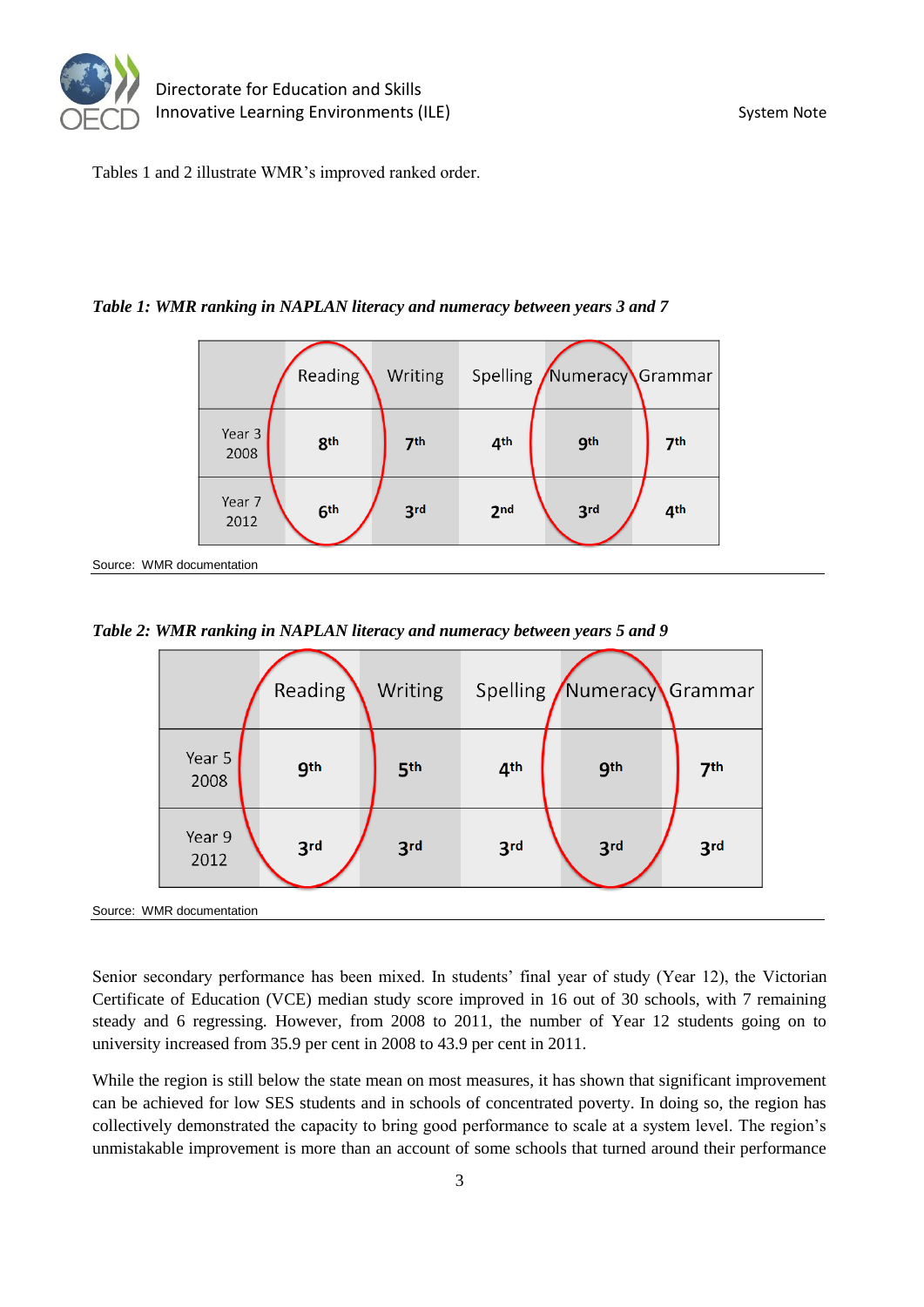

against the odds; it is an account of improvement at scale and where school improvement and regional or system improvement ran in parallel.

This impressive improvement was the result of a five year collaborative systems strategy – co-designed by regional and schools leaders, with extensive support from internationally recognised experts in literacy and numeracy, and implemented through intense professional learning in instructional practice.

To break the historical pattern of underachievement in the WMR is highly significant. Victorian students are on average performing well by national and international standards. However, this 'on average' performance masks the significant underperformance of students from lower socioeconomic backgrounds. In Australia, socio-economic disadvantage remains linked to low levels of academic achievement; Australia is fourth out of thirty-four countries in the OECD where the impact of socio-economic disadvantage has the strongest links to performance outcome (DEEWR 2011).

The WMR improvement strategy has shown that region or system wide improvement in student achievement in disadvantaged regions is possible, that improvements can occur at scale in a relatively short time and that improvements can be sustained. The practices underpinning the gains centred on changing the 'mindset' of schools to aspire to major improvement, changing the instructional practices of the school leaders and teachers and the system providing intense and step-by-step support.

#### **1. Reform outcomes: impressive gains and a changed mindset**

The region has a complex and challenging profile. WMR is the most socially and economically disadvantaged education region in Victoria and is also culturally and linguistically diverse with very rapid population growth in some areas.

The region has the highest proportion of schools (around 60 per cent), at a very significant level of disadvantage (on the state's disadvantage index) compared to 35 per cent in the total metropolitan area. Compared with other regions, WMR has the highest proportion of students (around 40 per cent), from a non-English speaking background which includes a significant proportion of new arrivals and refugees. Assessments also show that children entering school are generally more developmentally at risk in WMR than in Victoria as a whole.

The region's population grew by 24 per cent from 2001 to 2008 compared with 11 per cent across Victoria. The student population is expected to continue to have strong growth to reach near to 93,000 over the next fifteen years with the prospect of substantial growth in school size and numbers.

These compelling data show that the region has a unique mix of social, economic and demographic challenges stemming from localities that are the most disadvantaged in the state and culturally diverse. Some of these localities have growing school populations and steady demand for the establishment of new schools.

Many of the region's schools had deeply entrenched cultural and organisational limitations like low morale, low expectations, a narrow curriculum and difficulty in attracting high quality teachers. These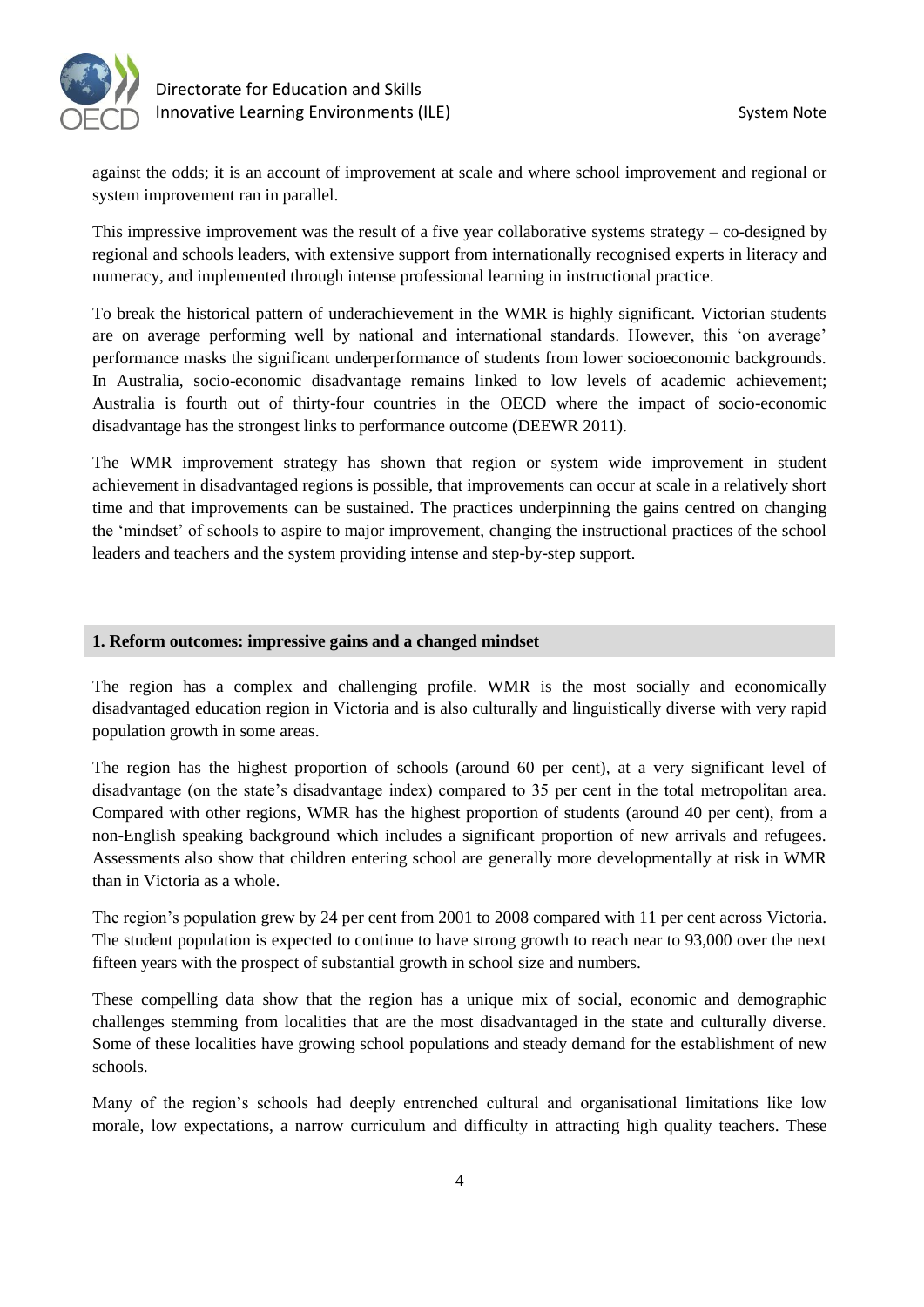

limitations have over many years severely impacted on the capacity of region's schools to break out of the spiral of underachievement.

At the outset of the WMR school improvement strategy in 2008, the region asked what will it take to become the most rapidly improving region in student learning outcomes in the state. In answering that question, the region set itself the goal of achieving measurable, significant gains in student learning in literacy, numeracy and school completion rates.

Student achievement data from 2008 to 2012, now show that goal has been achieved. WMR was among most rapidly improving regions on most measures of learning outcomes.

### **Changed regional 'mindset'**

Gains are also seen in the changed 'mindset' of the schools' leaders and teachers. A series of focus groups and a survey of principals<sup>4</sup> revealed the factors contributing to their strong endorsement of the guiding and supporting role of the regional administration.

There is almost universal endorsement that the strategy improved teachers' instructional practices and has had a major positive impact in how schools function day-to-day (e.g. a sharper focus on improving student learning and a relentless focus on classroom practices). Over 95 per cent of principals agreed or strongly agreed that the strategy improved instructional practices in their schools.

The strategy explicitly sought to turnaround the role and 'mindset' of principals from on administrative or general educational leadership role to instructional leadership. The strategy collaboratively defined the expectations of this role and extensive professional learning was made available to support principals to become effective instructional leaders. In the survey, 87 per cent of principals indicated that their knowledge base as an instructional leader was improved and 88 per cent agreed that their effectiveness as a leader was strengthened.

#### **2. Context**

 $\overline{a}$ 

#### **Policy context in Victoria: authorising environment for reform**

The history of policies for school improvement in Victoria is similar to that of many other OECD countries. Through the 1980s, earlier than in most countries, many curriculum, governance and staffing decisions were devolved to the school and the school council. In the 1990s, schools gained greater decision making authority through the creation of 'self-managing' schools. The authority of school councils and principals was significantly boosted so that decisions on the key determinants of a school's performance such as staffing, curriculum and assessment and professional learning – could be made by those most directly responsible for improving schooling outcomes. This degree of devolved decision-making assumed schools had high levels of professionalism and extensive knowledge about effective schools and how to

<sup>&</sup>lt;sup>4</sup> Survey: WMR principal survey was completed in September 2012 and the response rate was 64 per cent (N=86). It comprised a 5 point Likert scale for 10 questions and 4 open-ended questions that received around 770 comments.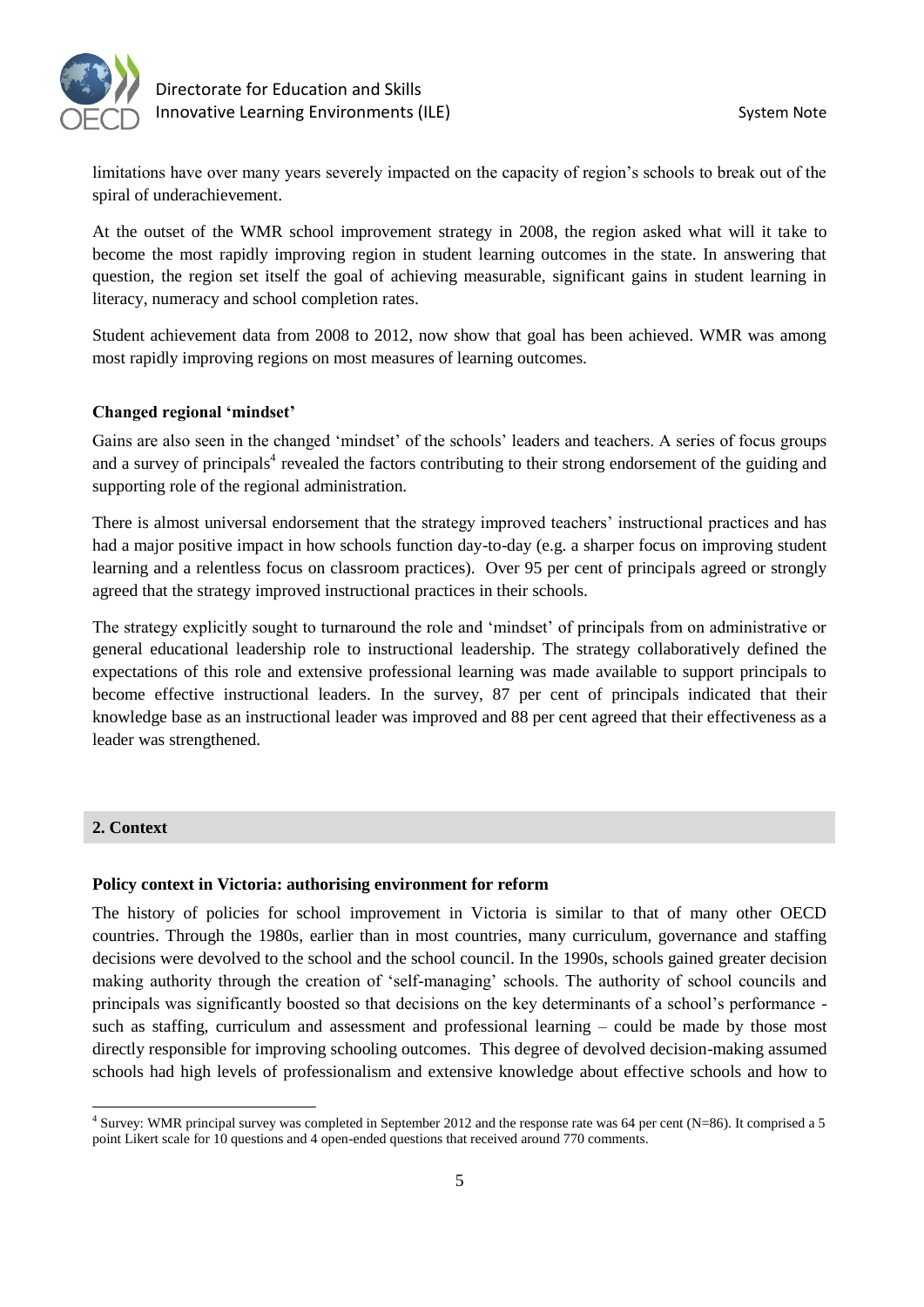

enable schools to improve. However, the capability to lead in this highly autonomous environment varied significantly.

In the early 2000s, large scale capacity building programs were implemented by the system to ensure that schools developed the levels of professional capability to benefit from the greater school level autonomy, such as early year's literacy, middle years' learning, curriculum and assessment, and improving leadership. School capacity was also monitored by an accountability process based on comprehensive performance and organisational data.

Results showed, however, that only a minority of schools steadily improved. Furthermore, the state-wide regional patterns of performance remained unchanged over this period. The lowest performing regions remained in that position and the gap between high and low performing regions was not reduced.

The WMR strategy was generated in 2008 to break out of this pattern. The Victorian education policy framework had adopted a stronger focus on system-led reform within the context of school autonomy, networks, quality leadership and teaching, partnerships and an accountability framework for student learning outcomes. Supported by additional resources, including targeted Federal Government funds to redress the effects of socio-economic disadvantage, the region established powerful overarching goals, a common language, mutual expectations in a network environment, and a highly specific and wellresourced action plan.

The policy lessons are now highly relevant. The new directions announced by the Victorian Government in Towards Victoria as a Learning Community (DEECD 2012) signal that the next improvement phase will be underpinned by school autonomy, a renewed focus on professional practice, high quality curriculum and streamlined accountability for outcomes. The importance of local networks to support all schools will be a major structural feature.

#### **3. Strategies and activities**

#### **Reform approach: a collaborative systems strategy**

The WMR reform was a systemic intervention strategy, designed to galvanise a collective effort to lift performance. The strategy aimed to improve the learning outcomes and wellbeing of all government school students in the region (including those performing well) by developing the instructional knowledge and practices of teachers, school leaders, and regional staff. The focus was primarily improvement in literacy and numeracy as the 'building blocks for access to a rich curriculum and successful transition pathways', and was subsequently extended to others areas of the curriculum.

The region had divided its schools into seven networks. Each network comprised around twenty schools and those schools and the associated regional support infrastructure were the organisational centre points for the region's strategy.

The approach to system-wide improvement was generated through a process of 'co-design' and mutual commitment between the region and all schools. This process enabled the region and its schools to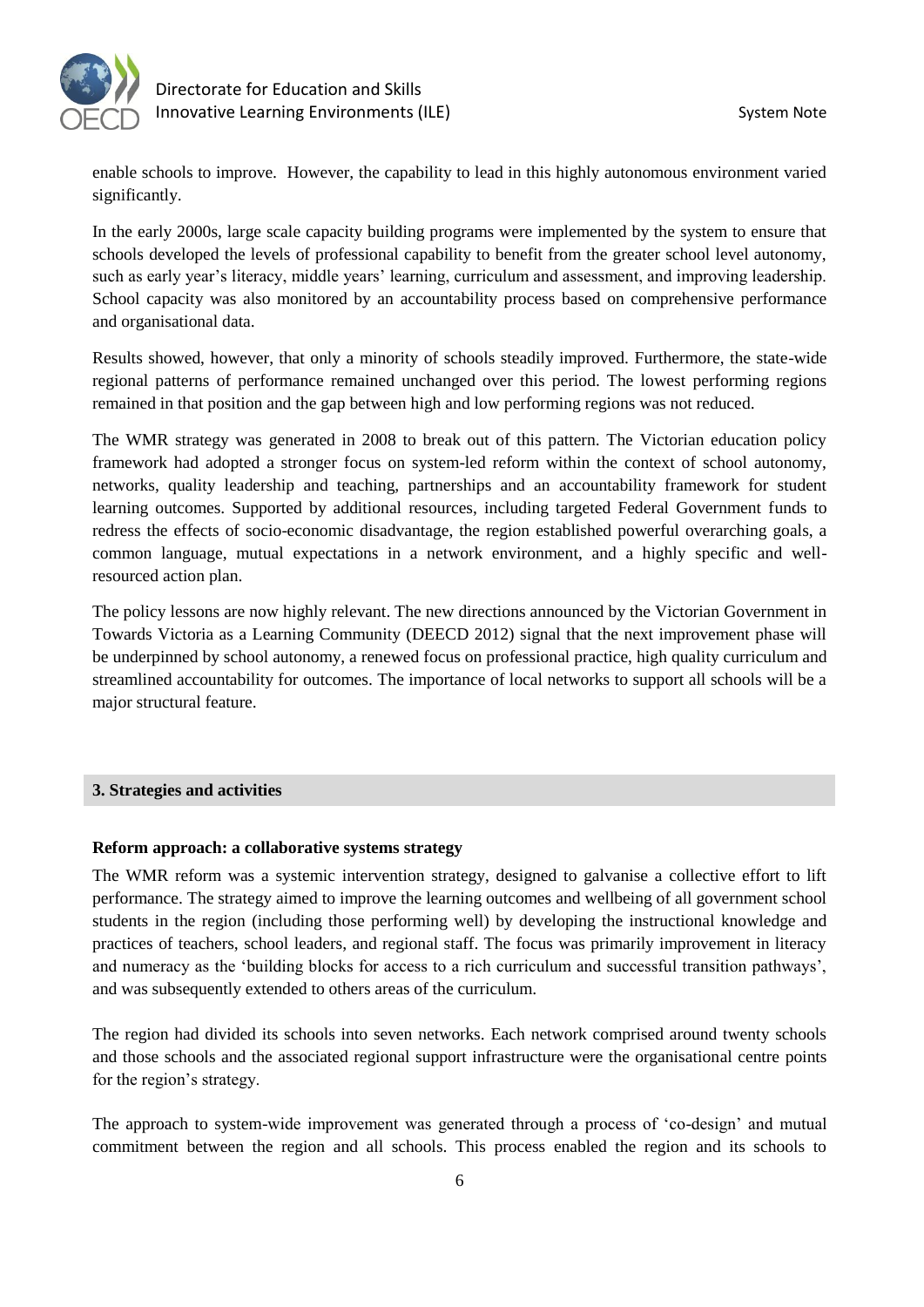

establish powerful overarching goals, a common language, and an interlocking set of mutual expectations and actions.

The model they chose for literacy and numeracy improvement was a proven instructional model that had an excellent track record in the effective uses of expert consultants and coaches to continuously build teacher capacity. That methodology was extended to other areas of the curriculum as the strategy progressed.

Four important principles guided the improvement strategy.

- 'Collective efficacy'5 this occurs when teachers collectively believe all students can learn and achieve. It is a lead indicator of the potential for growth in student learning.
- Focus on the 'instructional core' the only place to improve student outcomes is in the classroom; that requires focussing on the 'instructional core' or the relationship between student, teacher and content.
- 'Layered learning' this is about continuous capacity building that emphasises that everyone learns together about the same things. This included all principals, teachers, schools, networks, coaches, experts and all regional officers learning about the same elements of quality instruction, using data and the value of collaboration.
- 'Gradual release of responsibility' this is a theory of learning that moves the learner from teacher–directed instruction to student centred collaboration and independent practice. It is applicable to all learning including students in the classroom and professional learning for teachers and principals. 6

These principles were underpinned by what the region called 'de-privatised' classrooms; where professional practices are developed and refined through openness and collaboration.

# **Strategy structure: intense focus on building professionalism and instructional practice**

The strategy progressed through four broad interlocking stages.

- Setting the challenge and building the shared purpose. (2008.)
- Early implementation; establishing role clarity and tight web of reciprocal responsibilities among the layers in the system. (2009.)
- Relentless implementation: changing what schools do, particularly instructional practices for literacy and numeracy. (2010.)
- Emerging collective efficacy: flourishing innovation and network learning. (2011-2012.)

 $\overline{a}$ <sup>5</sup> Collective efficacy (Goddard et al 2004) resonated with leaders and has remained as one of the core concepts underpinning their motivation. It is a cognitive construct that refers to how well group members relate to one another while working toward common goals. Collective efficacy has a fairly strong positive relationship to organisational effectiveness.

<sup>6</sup> Gradual Release of Responsibility is a term for literacy improvement which is derived from the theory of Lev Vygotsky. WMR also chose to apply the concept to their approach for professional learning.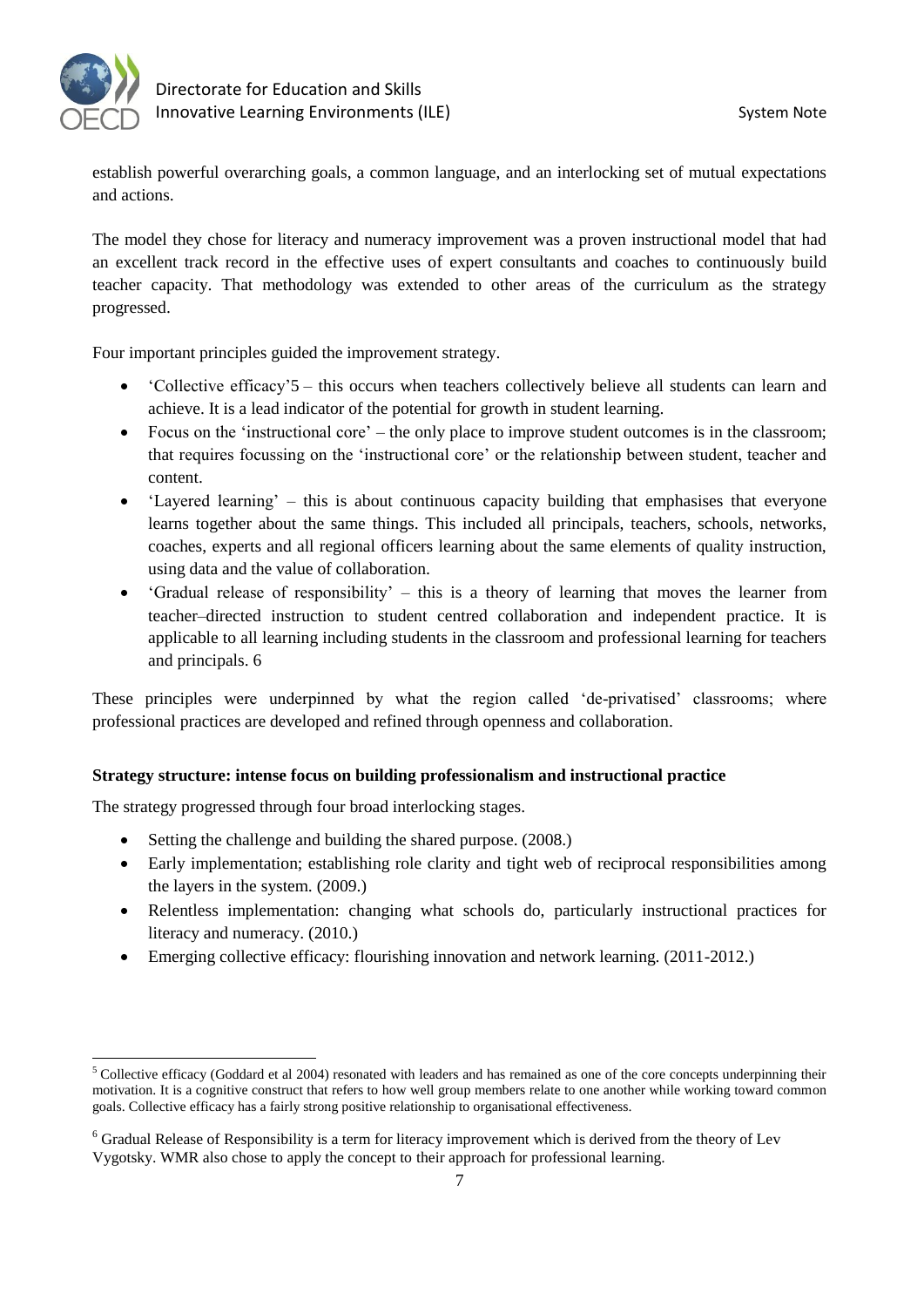



The phases did not necessarily follow a neat chronology and were more dynamic than this typology might suggest. While some schools and networks were well ahead and others slower, the phases do show the dynamics of the system's developmental approach to leading and supporting schools through their improvement process.

The account below outlines the stages in the development and implementation of the strategy to improve the performance of all Government schools in the region. It shows the key steps and decisions that were made between 2008 and 2012 as the system moved from directing, guiding and then supporting the reforms that schools were making. This is as much a story about an approach to implementation as it is about the design of a strategy.

# **Phase 1: Initiation. Setting the challenge and building the shared purpose (2008)**

Principals describe the origins of the WMR improvement strategy in 2008 as stemming from the region's leadership presenting a 'compelling case' that galvanised broad commitment to achieving a major performance turnaround. The regional director articulated the challenge to improve and asked school leaders to commit to the common purpose of a region wide improvement strategy for the three years ahead.

The intent of the development phase was to agree on a common strategic direction – adopt a common purpose and common language, set priorities and build the momentum for change.

While the importance of securing the support of schools in any change process is self-evident, their engagement was not taken for granted. As Levin (2010) explains in analysing significant success in Ontario, Canada, real change in schools calls not only for understanding and capacity but deep commitment; securing widespread motivation and the engagement of schools at the outset requires a carefully designed change strategy.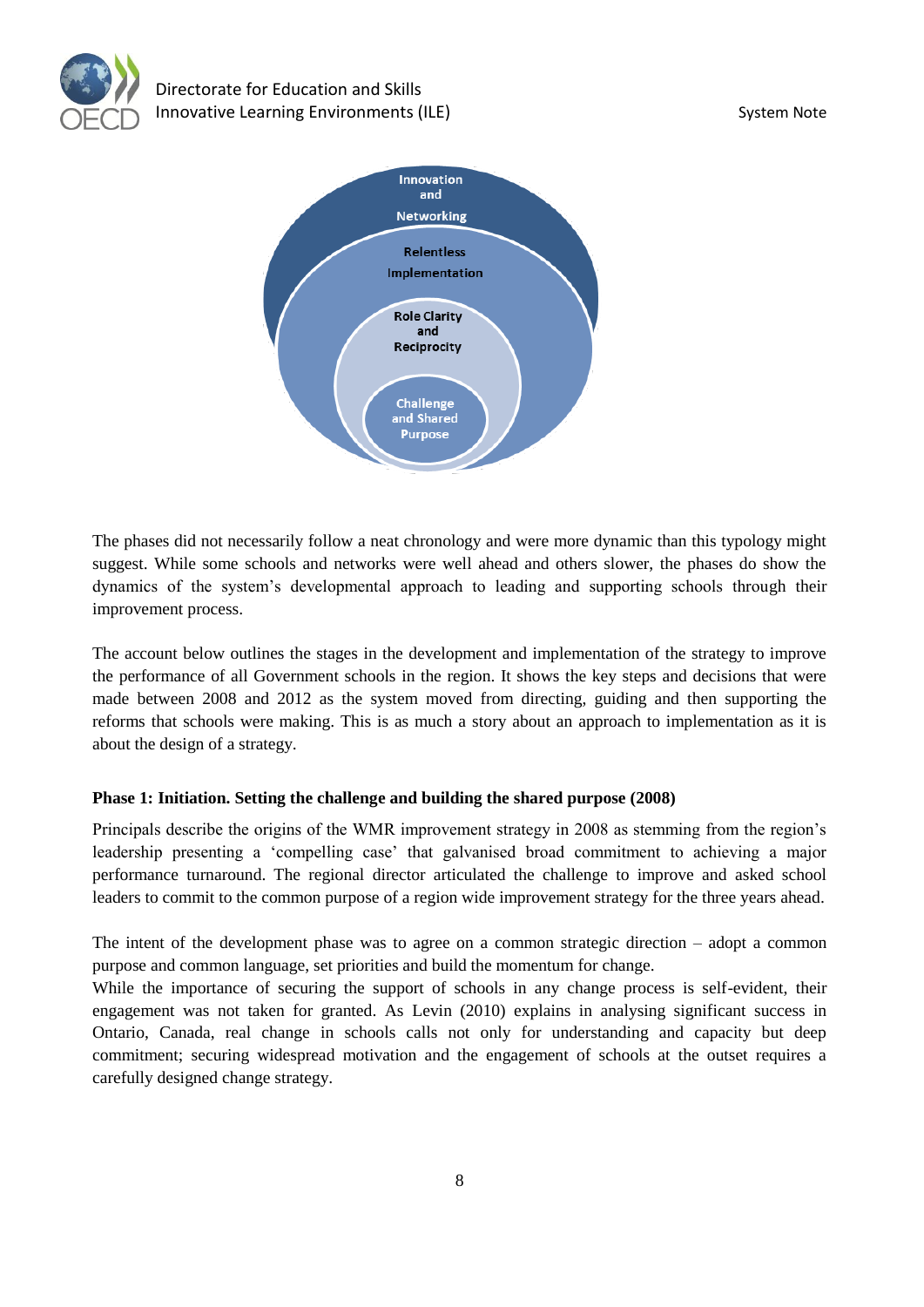

To arrive at consensus for a new direction, the WMR reform drew on the body of evidence concerning the complex dynamics of educational change in disadvantaged locations and on the record of success of interventions in similar contexts.

**Phase 1: Initiation** 

Compelling case: galvanising focus

Built on evidence: expert input/data

Principal consensus

System 'theory of action'

Co-design priorities

**Big picture thinking** 

Senior leadership from the region led an initial series of forums that set the challenge of breaking the historical pattern of underperformance within the region. Everyone, whether in schools or the regional office was invited to engage with this challenge. The guiding question posed in these forums was:

*What will it take to be the most rapidly improving region in student learning outcomes in Victoria?* 

A series of focus groups and workshops was conducted by the region's leadership for all regional educators at every level from graduate teachers through to regional leadership. The collaborative discussion and 'big picture thinking' fed into a representative regional conference that was attended by a cross section of school and regional staff and experts. The workshops and the pivotal conference were structured around collectively answering the guiding question. The culmination of these discussions was a blueprint for reform that was owned by the schools and the region.

As one principal said:

*The process of creating the strategy was huge. It involved network meetings, several principal forums and other occasions. We gathered in focus groups- a vertical slice of people from teaching aides, classroom teachers, principals… Then we had a conference in August 2008, with international speakers like Roger Goddard whose focus is collective efficacy. Out of that we built the strategy. When we signed up it was absolutely unarguable that it was built by everyone*.

An open and honest deliberation on the region's data on student outcomes and school climate established the case for action and the conviction that the level of student outcomes could be changed.

The answer to the question what would it take to lift student outcomes and show measureable gain, was that all schools would need to significantly improve student achievements in literacy and numeracy as these are the essential building blocks for accessing learning in all areas of the curriculum.

The WMR strategy is distinguished by the combination of rigorous performance analysis, a unified leadership focused on building commitment and capacity, training and practice in evidence-based classroom techniques, and the provision of additional resources and support. There was region wide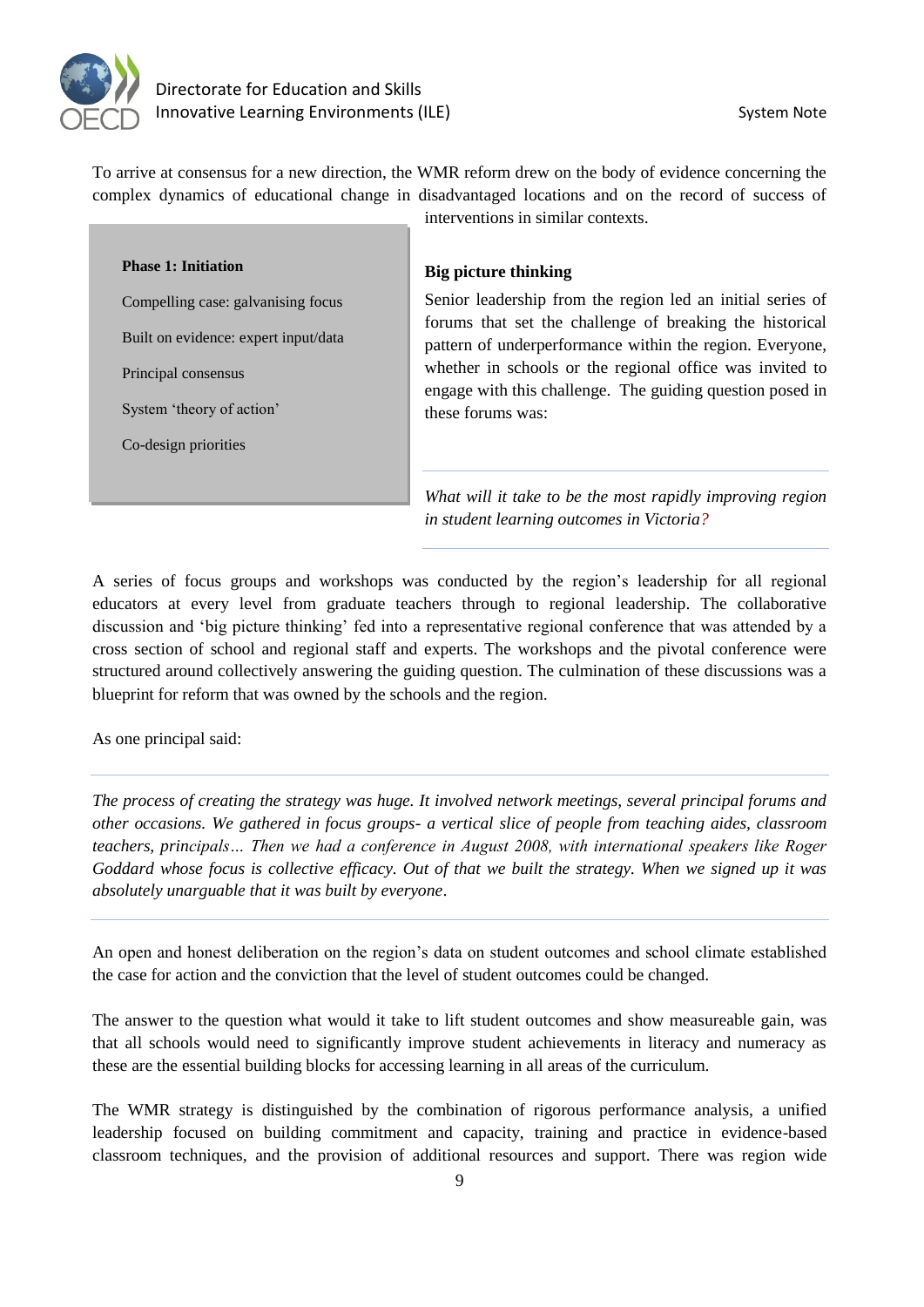

agreement that improvement had to be at scale across the region, not just evident in pilot or volunteer locations.

This required certain significant changes.

- All schools needed to be involved and the regional leadership and officers needed to have this strategy as their core focus.
- Principals needed to become the instructional leaders. Leadership of implementation both at the

#### **Phase 2: Early implementation**

Building collective efficacy

Roles, responsibilities and reciprocity

Non-negotiables

Use of experts, consultants, coaches

demonstrate, practice, and reflect.

- high level and the specific was firmly located with school principals and their leadership teams.
- Schools needed to agree that their data would be analysed and openly shared within and among schools.
- Schools and regional staff agreed to participate in an intense and region-wide program for professional learning and implementation of a common coaching model in 'instructional practices' for literacy and numeracy.

As one principal said *'*we established clarity of purpose and a unique combination of will and can, and that was for all across the region.'

# **Phase 2: Early implementation. Role clarity and reciprocal responsibilities (2009)**

This phase was unambiguously about the 'how' of implementation – setting the expectations and adopting the precise structures, behaviours and the instructional techniques that would yield the best results. Schools had not only bought into a vision and priorities but also collectively adopted a specific delivery model for literacy and numeracy improvement.

# *Non-negotiables*

Implementation depended on principals' acceptance of 'non-negotiables'. These called for all principals to 'sign-up' to the following as the key means to achieve the goals.

- The key focus to be literacy and numeracy improvement in their school that is, focus explicit reform activity in these two areas.
- As principals, become the instructional leader at the outset, personally engage in intensive professional learning along with selected staff on the instructional models for improving literacy and numeracy.
- **Engage in the region wide actions for improving literacy and numeracy e.g. appoint school-based** coaches and establish a professional learning team.
- **Engage openly with other schools in a network e.g. share data, take part in 'learning walks', and** 'instructional rounds' that establish a culture of collaborative enquiry across a network into effective teaching practices (City et al: 2009).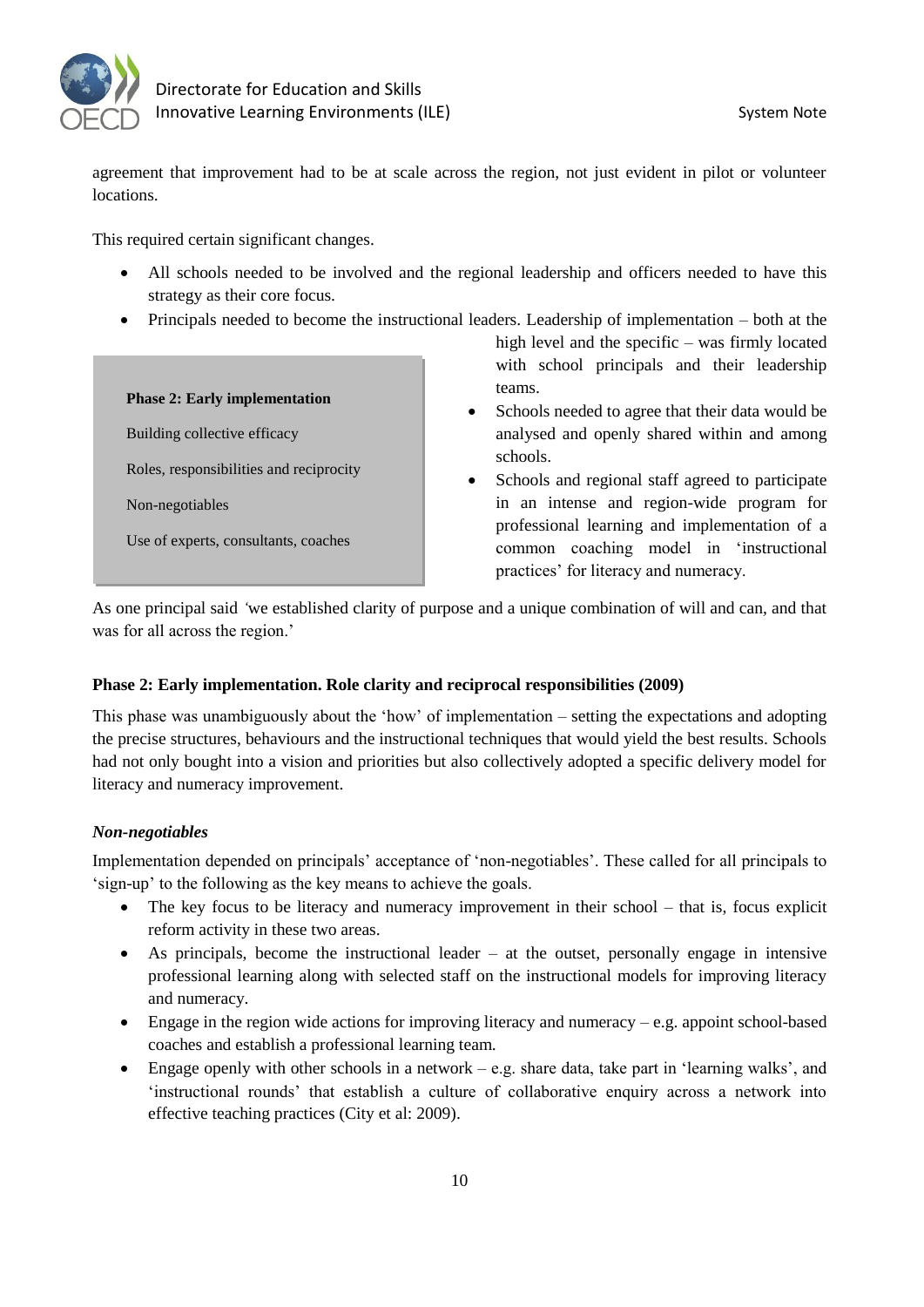

The assumption underpinning this regional approach is that striking the right balance between a mandated and top-down direction for achievement and instruction and local level autonomy will deliver large scale district or regional outcomes. WMR principals committed to this plan from the outset. Those who were initially more reserved in their endorsement had become fully supportive after two years of implementation.

# *Implementation structure: leadership and support*

The layers of roles and responsibilities cascaded from regional leadership to networks and schools and the intermediary layers of experts and coaches.

The diagram below is a representation of the roles and responsibilities.



*Regional network leaders* were each assigned roles fully dedicated to delivering the strategy in their networks, and asked to focus on instructional improvement rather than administrative oversight. They had the responsibility of sustaining the common language, allocating the resources, building collaborative arrangements and achieving milestones.

*Expert consultants in literacy and numeracy* were expert practitioners who supported regional officers in leading the professional learning program.<sup>7</sup> By 2011, there were 48 consultants. They had the capability to diagnose a school's performance and implement a plan to rapidly escalate a school's capacity for designing and managing change. A consultant typically worked with three to four schools. Consultants were accountable to the principals and provided regular and detailed reports to principals and regional officers.

*Principals* became instructional leaders. They were to encourage open-door classrooms, extensive data use, plan and facilitate the activity of consultants and coaches, ensure positive learning environments, and

  $7$  Consultants in literacy were mostly drawn from those familiar with the evidence based school improvement practice and strategies supported by Diane Snowball.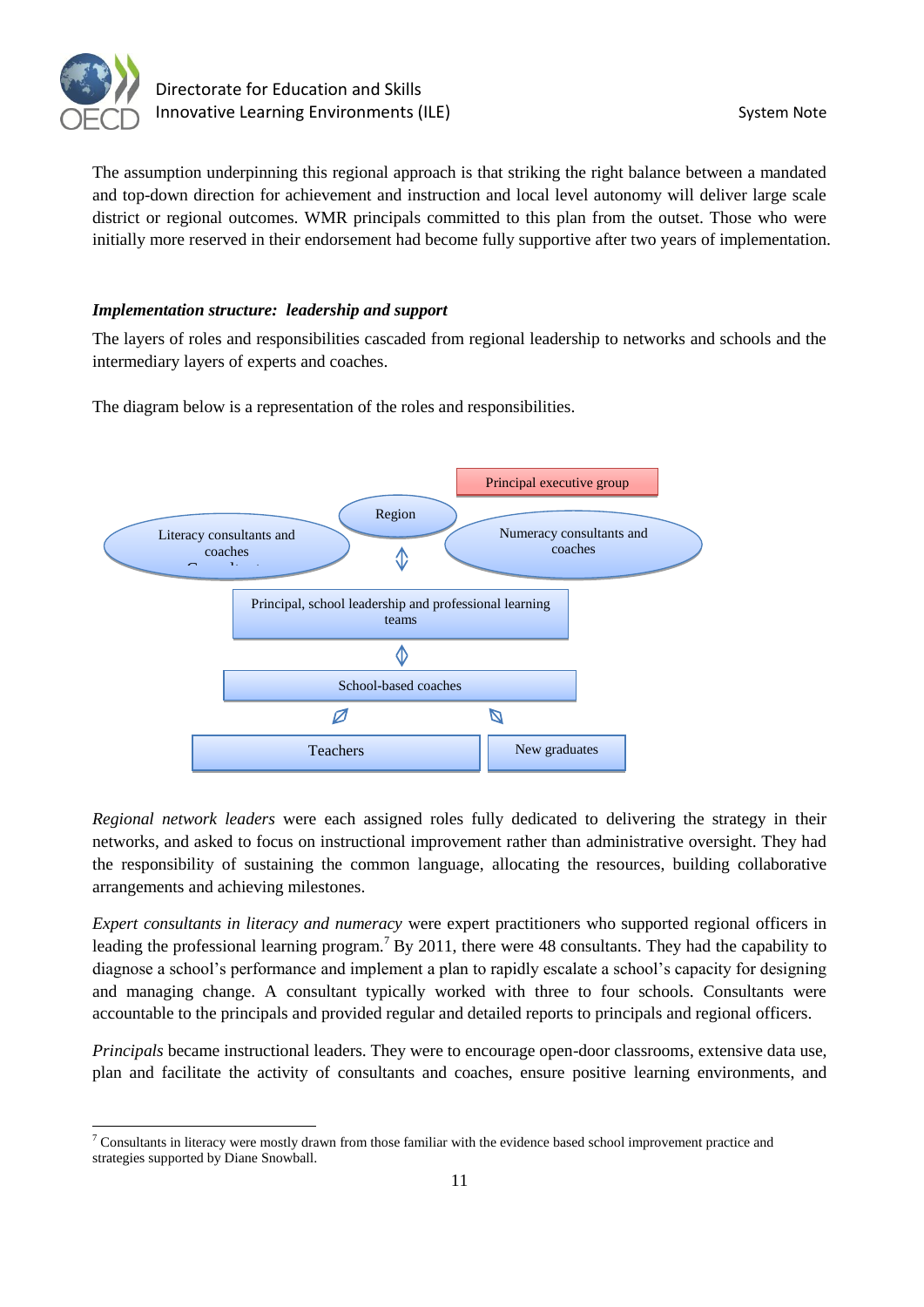

engage in network learning. Principals included their commitments in their performance plans and were willing to be held accountable for their contribution to their school's and the region's improvement agenda.

*School improvement teams (SITs)* were formed in each school as a group to lead school planning for professional learning. The SIT comprised members of the leadership team, the curriculum co-ordinator, coaches and teachers at various levels. They led the curriculum planning and the plan for professional learning – essentially the on-the-ground strategy implementation.

*Professional learning teams (PLTs)* of teachers focused on student work and student data to identify student learning needs. They established how to improve teaching to meet the identified learning needs of students.

*Regional coaches* were assigned to at least two schools in a network to improve the quality of teaching in literacy and numeracy. They provided a range of tailored learning opportunities for selected members of the school staff, including the principal and leadership team; professional learning for all staff; and closely interacted with school based coaches. They used frequent demonstrations of best practice, conducted workshops to build teaching practice knowledge, and consistently drew on analysis of student work and strategies to improve student learning.

*School based coaches were in every school*. Every school identified one or two school based coaches to assist leadership teams to implement improved instructional practices in literacy and numeracy. The school-based coach had a key instructional leadership role and was part of the leadership team.

The model for coaching for regional and school based coaches was built on identical beliefs and practices. The key qualities for successful coaches and for successful coaching are summarised below.

# *BOX 1: The coaching role*

#### *Factors in the success of coaching*

Successful coaches

- Frequently demonstrate outstanding instructional practices and can engage in substantive conversations: they foster reflective professional relationships
- Make extensive use of data and evidence in coaching
- Have a respected place in the leadership team of a school
- Continue to develop their knowledge and skills

Successful coaching practices

- A mutually agreed and documented plan of work for supporting all or targeted teachers: goals, participants, milestones outcomes
- Models of support explicitly explained and applied demonstration to independence underpinned by feedback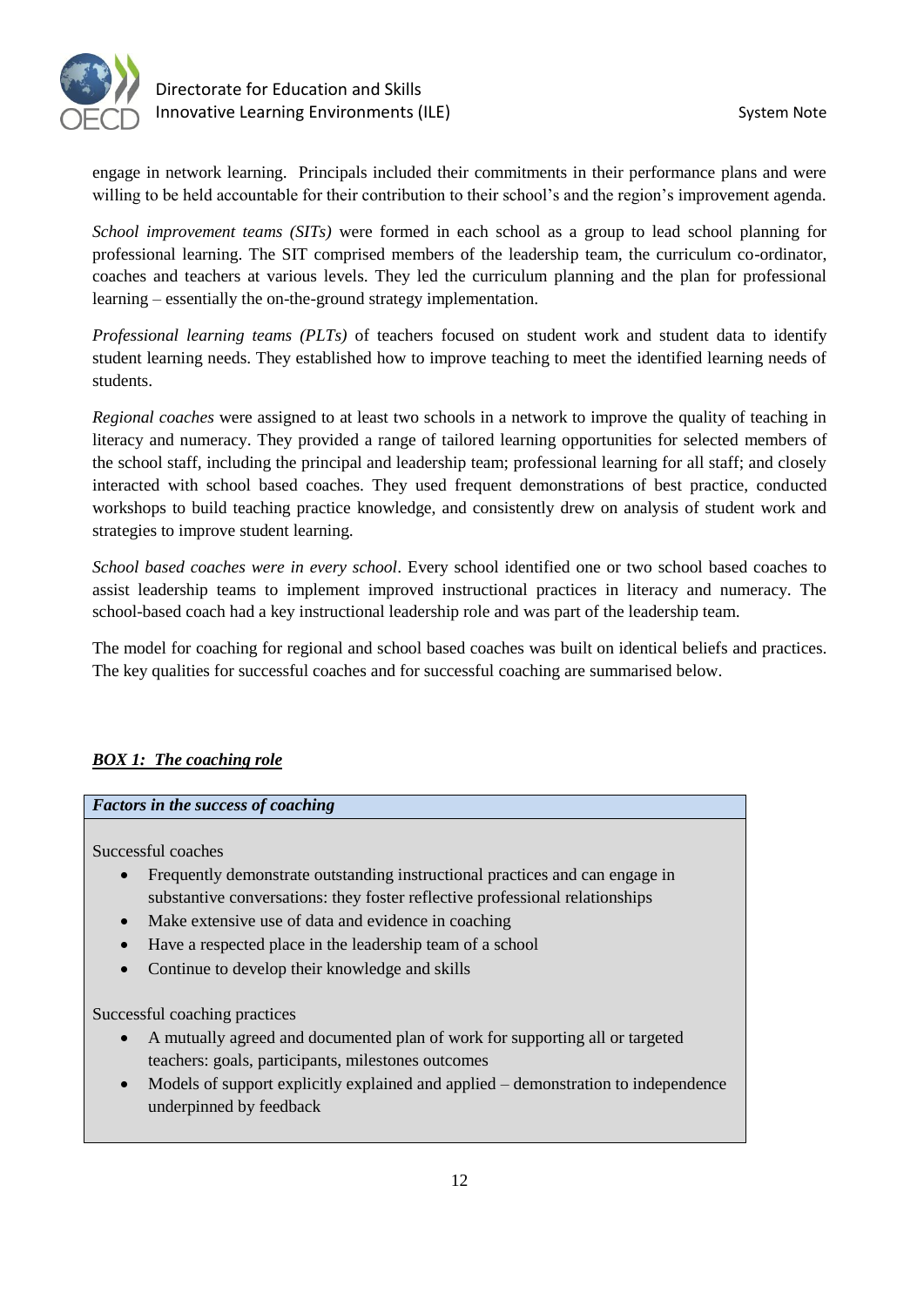

Source: WMR documentation, source Diane Snowball

#### **Phase 3: Relentless implementation (2010)**

This phase focused on fundamentally changing what schools do, particularly their instructional practices for literacy and numeracy, use of evidence and data, and transparency and sharing in networks.

*Quality Instructional practice* was a region wide professional learning curriculum for improving literacy and numeracy instruction. The sequenced programs were tailored to meet the needs of *all* principals, leadership teams, teachers, and coaches engaged in the reform. They built a common understanding of key instructional concepts and demonstrated precise techniques for effective literacy and numeracy teaching and learning in primary and secondary schools.

The time allocation was significant. For example, in 2009, principals committed to sixteen days professional learning; secondary and primary leadership teams twice a term; regional literacy coaches twelve days; teachers (grade/year level specific) literacy and numeracy for ten sessions; and five days for graduate teachers.

The professional learning program for literacy and numeracy for primary and secondary schools was planned as a three year program. The rationale for the content of the programs revolves around assembling the best evidence on teaching and learning for literacy and numeracy and using that to construct instructional models to inform teaching practice.

This is best summed up in the following quotation by Diane Snowball, who led the region's literacy reforms.

*A major influence on literacy teaching is how well teachers know their students' strengths and needs and how they use this knowledge to plan their teaching. This means that teachers need to fully understand the components of a literacy curriculum, how to continually assess them and how to teach their students in the most effective ways. School leadership plays a major role in this work, with leaders knowing enough to properly guide their school curriculum and ensure their teachers are doing the best possible work to achieve success for all students.*

A reading of the region's professional learning program plans for 2009 and 2010 reveals the comprehensiveness of these plans. For example, in 2009 the region delivered close to two hundred literacy professional learning sessions, most of which ran for 4 or 6 hours. Teachers and principals were also able to access the expertise of literacy and numeracy coaches and to use their networks to share and gain advice about how to ensure changed practices were being embedded into the school's operations and into classroom routines.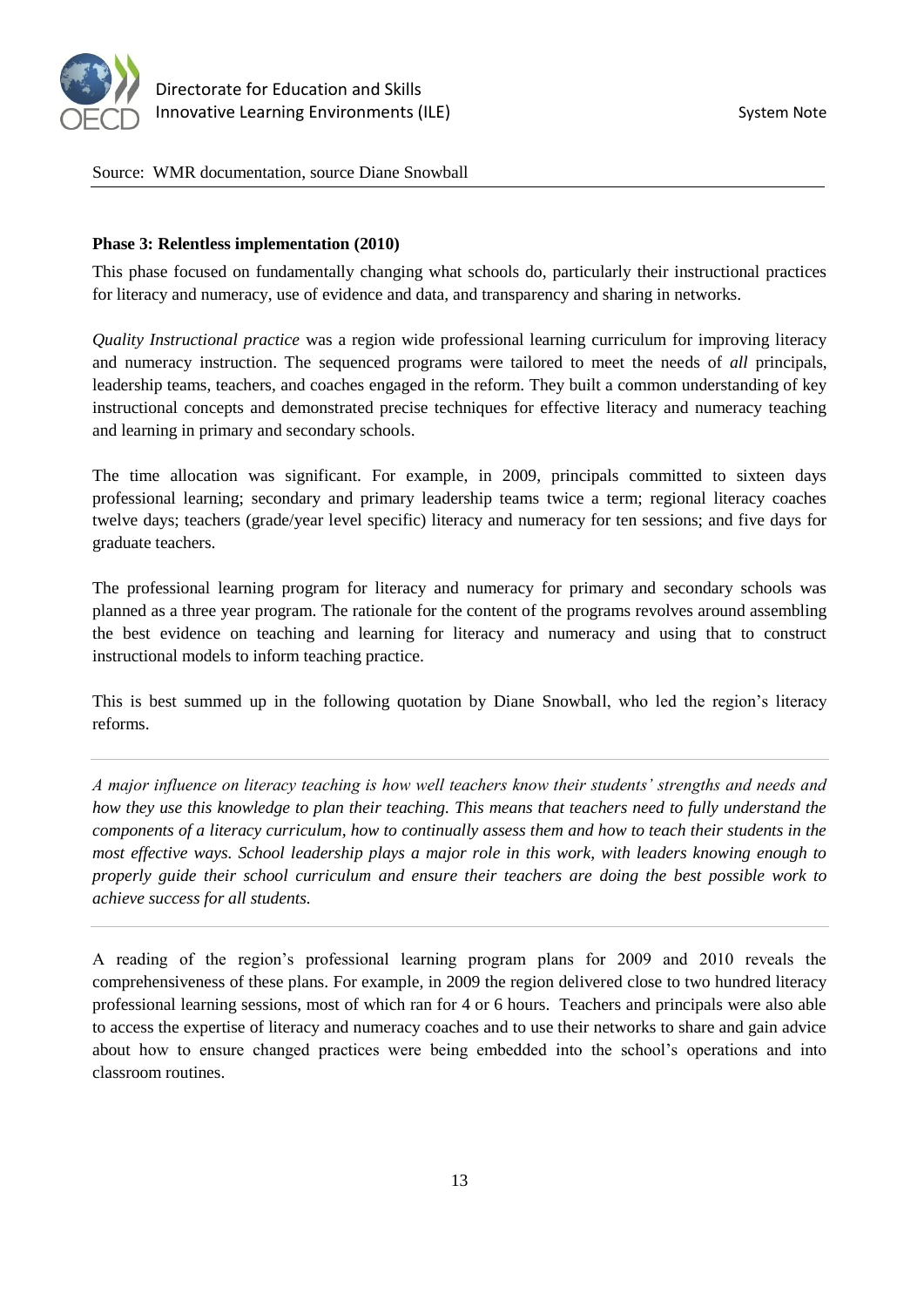

# Directorate for Education and Skills Innovative Learning Environments (ILE) System Note

*Leadership development* was provided to ensure consistency in instructional leadership and school improvement throughout the region. Balanced Leadership is a seven day program based on the research of Robert Marzano and the Mid-continent Research for Education and Learning (McREL) organisation. Principals were also supported to engage in instructional rounds<sup>8</sup> (City et al: 2009) to observe and give feedback on classroom practices in other schools as well as their own. This was a particularly valuable process for those not already active in networks. The Bastow Institute of Leadership (Victoria) also

#### **Phase 3: Relentless implementation**

Intensive professional learning

An instructional focus: build teacher skills; open up classrooms; know each child

Extensive use of data and evidence

provided leadership development programs**,**  including, for new principals.

*Data training* was provided to support every school and every teacher to use individual student data to track progress and directly inform actions that need to be taken to ensure on-going growth in learning.

The training for principals equipped them to engage with their staff on regional, network, school and individual students' data. Everyone was also provided with training in the use of customised

data analysis and planning tools.

*Techniques for achieving consistency* in practices were implemented so that role functions and purposes were clear to all. Box 2 describes the behaviour expectations for principals, coaches and teachers with respect to coaching. It demonstrates the interconnectedness of the coach's role with that of the principal and teachers. A key aspect of this model was that the coaching activity was visible, tied in with the schools professional learning and built on reciprocal relationships. Importantly, coaches needed to be highly skilled and valued by colleagues.

<sup>&</sup>lt;sup>8</sup> Instructional rounds were facilitated by Thomas Fowler-Finn, who was previously the Superintendent of the Cambridge school district in Massachusetts, USA.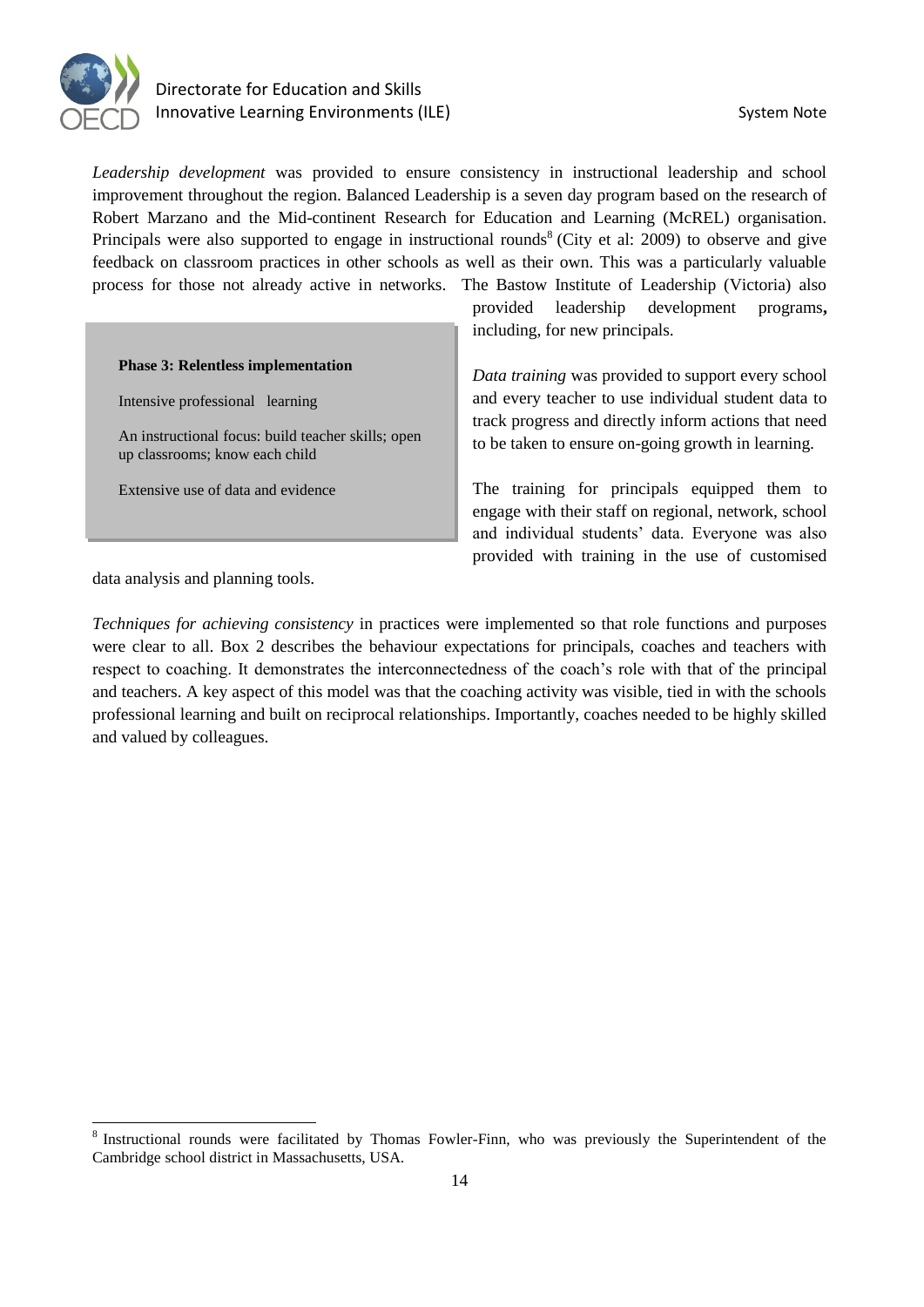

# *BOX 2: Role clarity:* **working with coaches**

### *Working with coaching – a shared endeavour*

Roles of all participants in school-based professional learning (PL) need to be clarified. Principals

- Establish a team for professional learning
- Become instructional leaders data use, focus on school improvement
- Demonstrate the value of coaches by personally tapping their expertise
- Establish a schedule for PL with the coach; select and engage teachers
- Regularly meet with coaches and become involved with their work
- Build time for coaching demonstrations, planning, discussion and goal setting

Coaches

- Work collaboratively with administrators on professional development plans
- Establish and document long and short-term goals
- Offer a range of methods and strategies for teachers
- Help teachers to set goals
- Provide frequent demonstrations and ensure follow-up by recording decisions made to guide next demonstration
- Assist teachers to analyse student needs, plan and monitor
- Maintain daily logs and produce in-depth reports

Teachers

- Show willingness to continue learning and receive feedback
- Share good practice
- Visit classrooms
- Document, review and pose questions.

Source: WMR documentation developed by Diane Snowball

# **Phase 4: Deepening learning. Emerging collective efficacy, flourishing innovation and network learning (2011-2012)**

The current phase in the WMR strategy is extending the place of networking, more shared responsibility, innovation and purposeful professional learning in sustaining the improvement trajectory.

This period has seen a number of self-generated networks emerging within the wider regional framework. These were initiated by principals who have engaged with their colleagues to work collectively on clearly articulated areas of mutual concern. For example, in 2010 three schools initiated a numeracy improvement strategy and this is now being implemented in seventeen schools across the region in clusters of 3 to 5 schools. This self-generated approach is now flourishing and being applied to areas such as Secondary Science, 'High Yield' teaching strategies and Professional Learning Communities.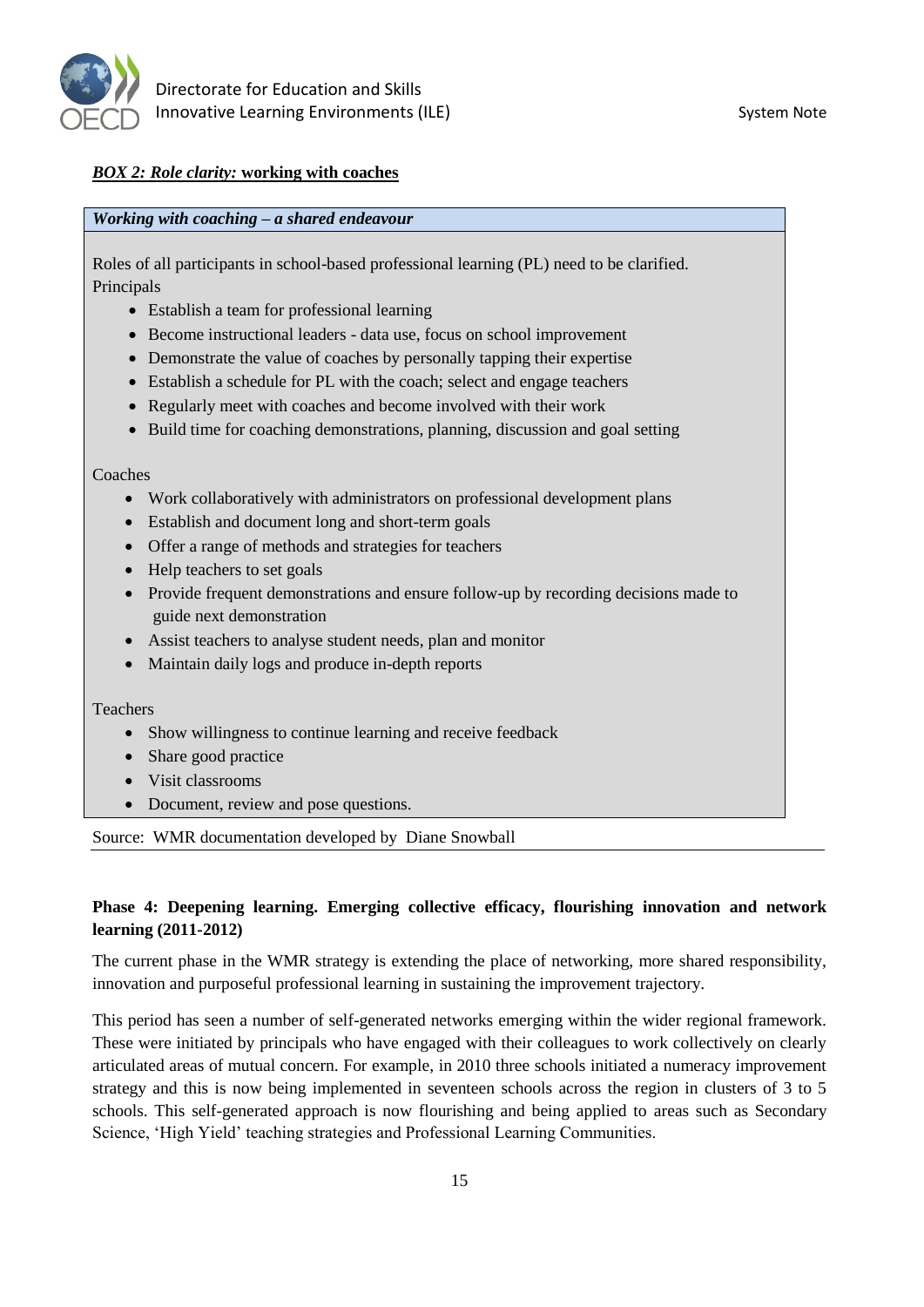

With government policy increasing school autonomy and building professional trust, schools have the

**Phase 4: Deepening learning** Confident networks – de-privatising practice Shared regional priorities Tailored more closely to need Intensified expectations of professionalism

opportunity to extend the mutually supportive role of networks that has underpinned much of the earlier success with this strategy. This phase is more nuanced and practices are differentiated among networks and address schools' specific needs.

*As school leaders, we know our communities and we know how to effect positive change in our schools, and we know the importance of local knowledge and decision making processes. With* 

*these important conditions in place, we take responsibility to drive change and determine and implement the approaches that will achieve excellence for our students both locally and system wide.* 

*Western Metropolitan Region: A Learning Community 2012-2014. DEECD, 2012.* 

A collective view of WMR aspirations for the next three years 2012-2014 is around two guiding questions

- How will we achieve more than one year's learning growth for each student annually?
- How will we achieve this across every classroom?

Success would be seen in the following key outcomes.

- Further significant measureable growth in student learning more than one year's growth.
- Reduced in-school variation i.e. greater consistency and learning outcomes between classes.
- Significant measurable increases in school completion rates and successful pathways for all students.

The new questions open the door to new research and practices. They signal the need to deepen the use of data to differentiate learning, and to attend more closely to the challenge of improving teaching and learning in secondary schools.

Priority next steps to continue a systems approach to improvement in all schools include the following.

- Further enhance networks to build professional trust and mutual accountability.
- Sustain a disciplined focus on building professional capability at all levels through professional learning.
- Extend the specification of an evidence–based instructional model for literacy and numeracy to all areas of the curriculum.
- Provide collegial support for under-performing schools so as to support the weaker members of a locality or network.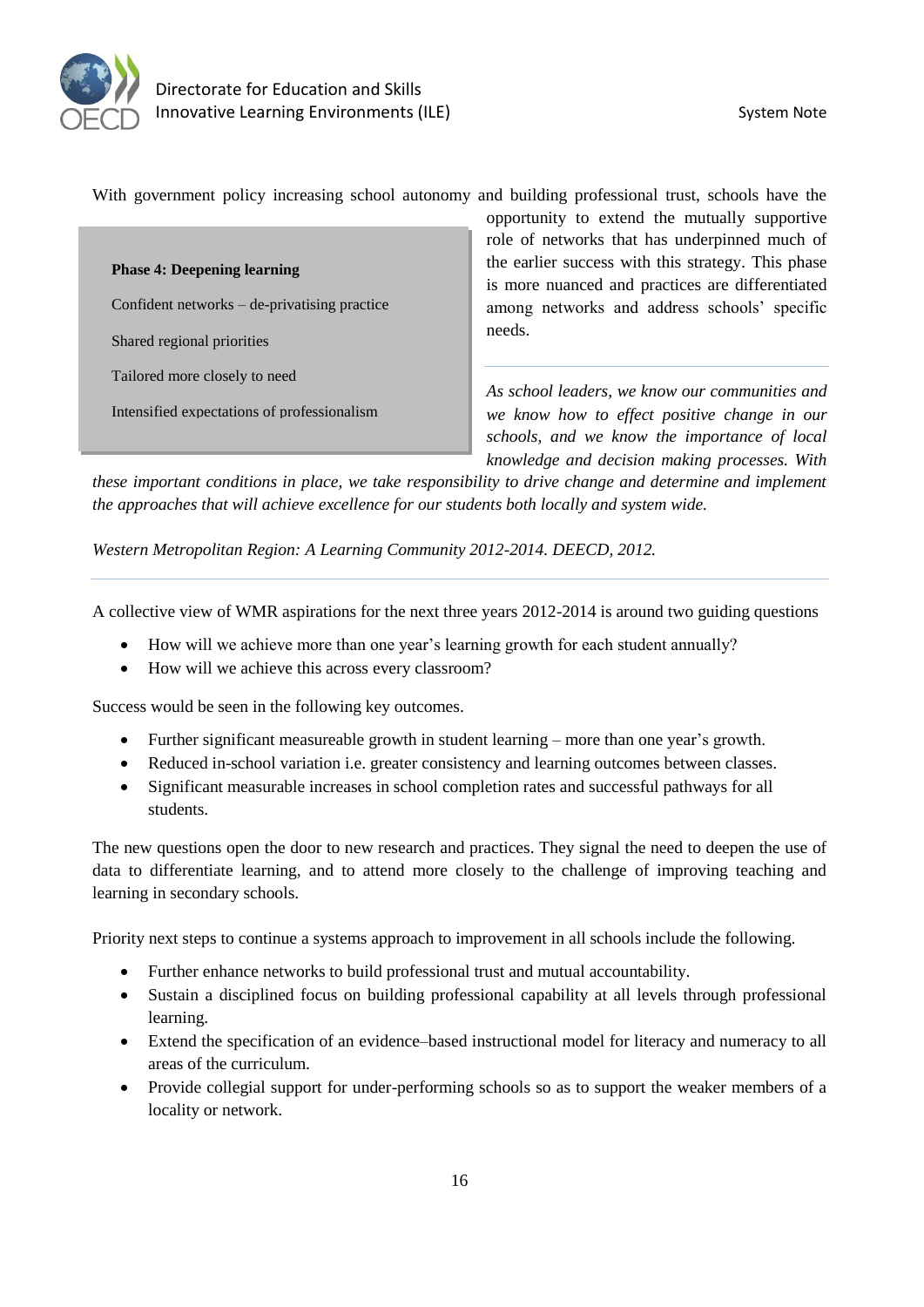

 Build quality assurance systems for experts, coaches, tools, data systems and materials so that networks can reliably share and expand capability.

#### **4. Success factors**

The core features of the WMR improvement strategy are summarised in the Box 3 below.

#### *BOX 3: Snapshot – WMR as a successful system reform strategy*

#### *Reform strategy- snapshot*

#### **Key goals**

- To demonstrate measureable significant gains in literacy, numeracy and school completion
- To demonstrate more than one year's growth for each student each year
- To reduce in-school variation in learning outcomes.

#### **Core beliefs**

 *For students*

- All children can learn; work hard and get smart; failure is not an option.  *For principals and teaches*
- Everyone learns together; uses evidence/data; embraces reciprocity, shared focus and mutual accountability.

#### **Main strategies**

- All schools challenged to improve; established a common language
- Co-designed priorities: literacy P-12, numeracy P-12, post-compulsory outcomes and the learning environment
- Precise improvement techniques: instructional leadership; teacher instructional practices; de-privatised classrooms and collaborative practice; use of evidence and data; school based coaching
- Agreed roles for all: from network leaders to school based coaches.
- Intense professional learning for all
- New resources at regional and schools levels

#### **Main outcomes**

- Impressive– from lowest out of 9 regions in 2008 to most improving in 2012
- Endorsement from principals for quality and direction of regional leadership
- Self-generating and sustainable networks
- A strong trajectory for future improvement based on professionalism

Source: WMR documentation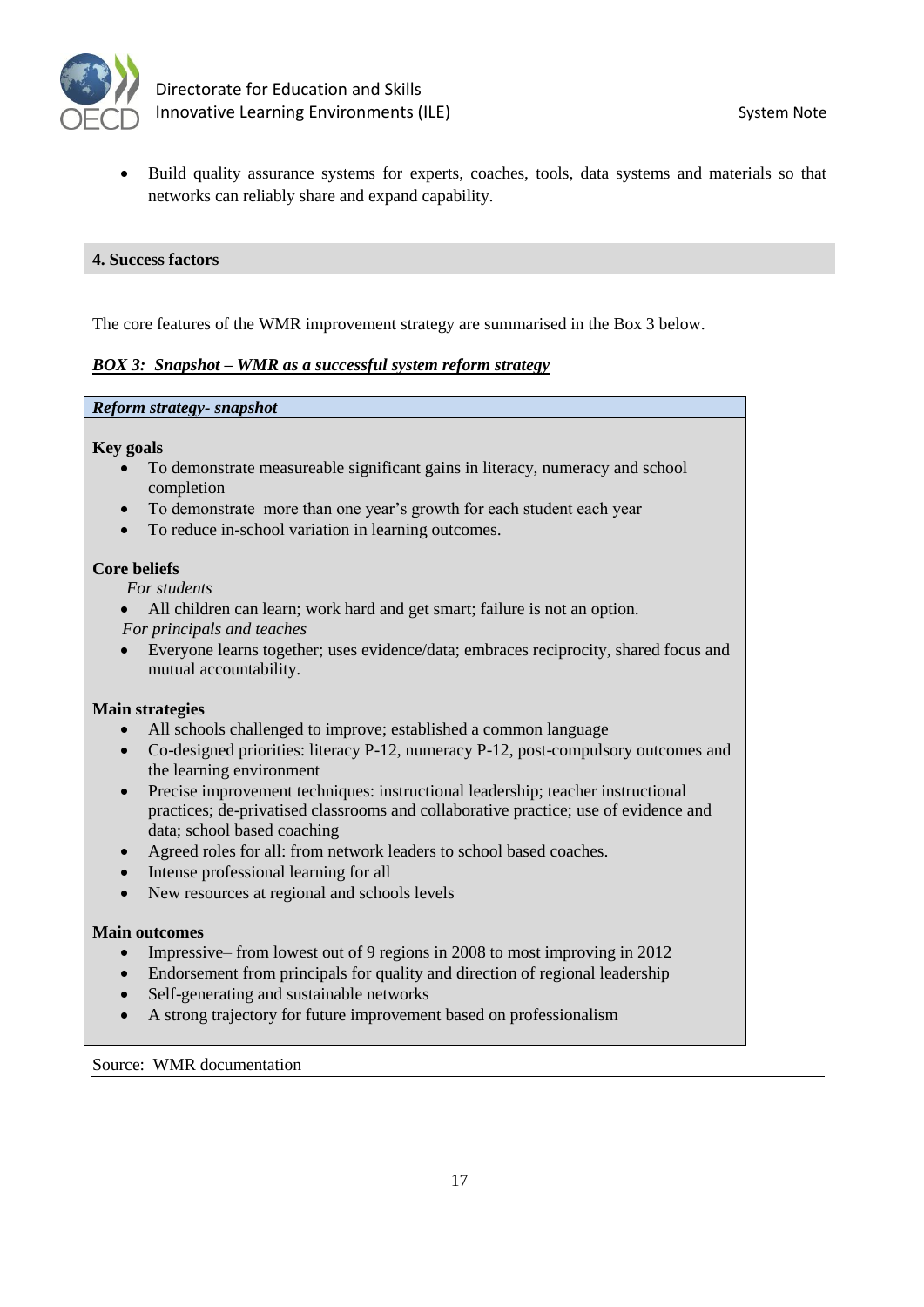

International accounts of equivalent system led school improvement strategies attribute success to features such as, a strong vision, intensive staff development on instructional practice, consistent accountability systems and collegiality (e.g. Fullan 2007; Elmore 2004). These were all apparent in the WMR strategy.

In addition, WMR was exacting in their expectations, confident about how to make the greatest impact and detailed in their planning of improvement processes. The 'secret' to the success of the WMR reform was the collective and intense focus on implementation, the tight web of roles and responsibilities in delivery, including an additional 'coaching' layer in staffing and experts as a support infrastructure; and the collective unwavering confidence that they had the 'right solutions'. 'Gradual release of responsibility', applied to professional growth, enabled a dynamic approach to the mix of top-down and bottom-up strategies needed as time progressed (Hopkins et al 2011). Focus, precision, collaboration, deliberate actions and collective efficacy are key words used by the educators that took part in this process.

### **Strong principal endorsement**

In a survey of principals in 2012, a high 80-90 per cent agreed or strongly agreed that the regional strategy improved literacy and numeracy, that the drive for role clarity and a negotiated role for principals as instructional leaders were highly effective, and that changing classroom instructional practice has had a major positive impact. Moreover, they also conveyed the idea that the strategies' core features (e.g. instructional leadership, coaching, de-privatised classrooms, self-generating networks, using school and student data, and professional learning teams), have become established as the right way to proceed in the future.

Principals' assessment of their most important actions that contributed to success in their schools included the following in priority order.

- Explicit commitment was given to coaching as a lever in improvement.
- The whole school strategy was tied to the regional improvement strategy..
- The school developed an instructional model.
- Greater emphasis was placed on data use and being clearer about the capabilities required for using data effectively.
- An explicit instructional leadership role was adopted and openly discussed.
- Principals own professional growth became more important.
- Professional learning teams were established that built a professional learning culture.

# **Pockets of underperformance**

Of course, gains have not been universal and pockets of under-performance remain. All systems with performance success stories, like the countries that make gains in PISA rankings, also experience this phenomenon. It is still early days in understanding a region's capability to provide differentiated support for struggling schools and knowing when to intervene in a more hands-on way. However, the WMR approach to systemic improvement has demonstrated that it is possible to promote large scale school improvement through a combination of common and differentiated support. Their action was guided by the principle that most schools improve when the next level of work is clearly identified and intense support is provided to move forward.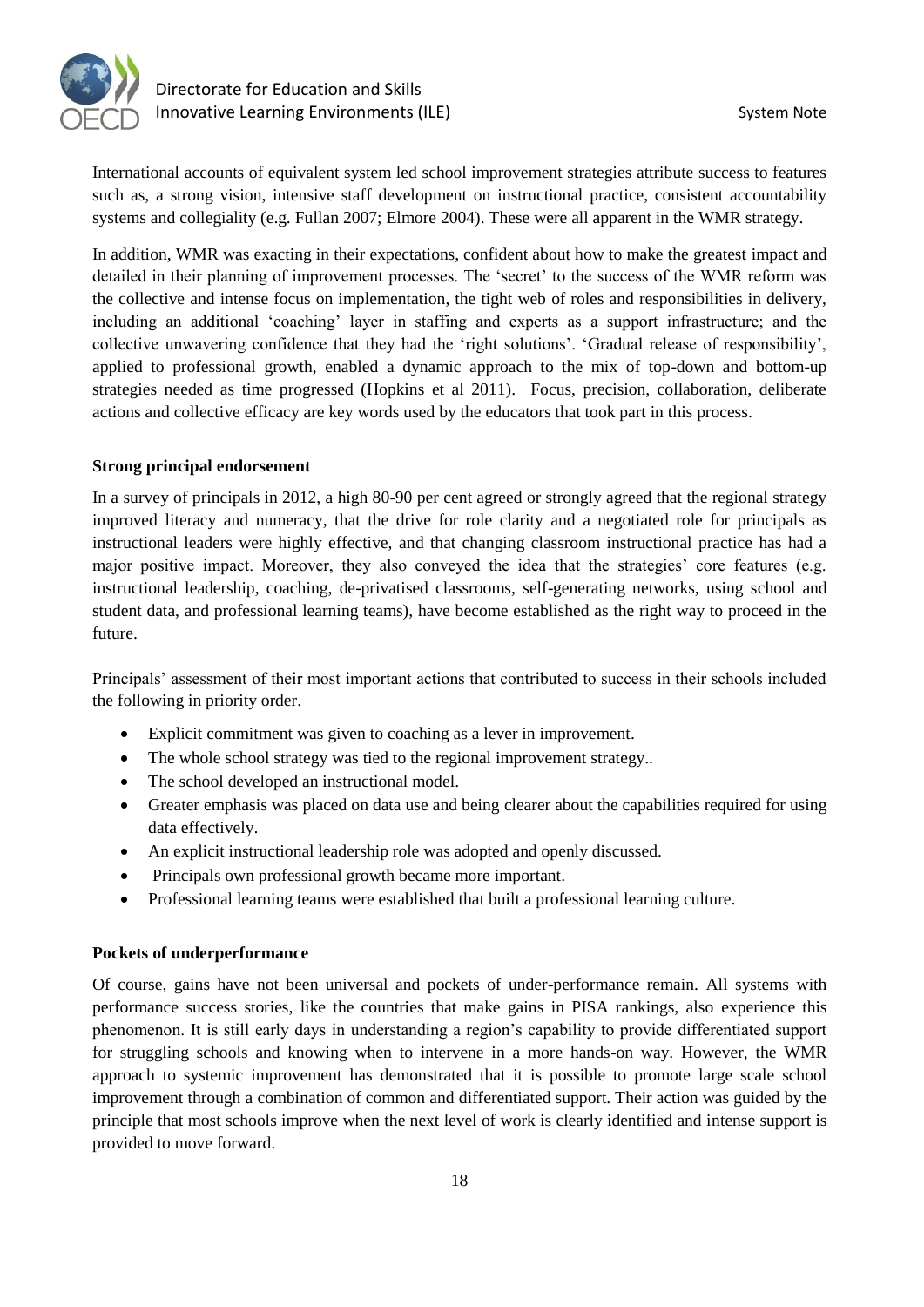

The region has undertaken a preliminary analysis of schools that did not show growth over the period covered by the reform. Seventeen of the region's 142 schools regressed in their performance: 12 primary schools and five secondary schools.

Common characteristics of these schools were the following:

- Consistently poor data on measures of staff well-being, school climate and supportive leadership.
- Inconsistent leadership or lack of capability at the principal level that was not adequately addressed.
- Too many reform initiatives being undertaken by the school that led to the lack of purposeful focus on a core improvement strategy.
- No evidence of significant engagement in a network for mentoring by more experienced leaders or support from high performing schools; and not seeking external support
- Declining student numbers that threatened the curriculum on offer and compounded difficult management issues through the lack of flexibility in staffing.

In hindsight, the region believes that improvement could have been achieved in these schools with more timely intervention measures such as the following.

- Earlier and more precise analysis of lead indicators of performance and climate so as to identify the need for intervention.
- Making an early judgment on evidence about the capacity of the current leadership to take the school forward and, If necessary, moving quickly to initiate leadership change.
- More intensive coaching and support programs for the principal and leadership teams.
- Having a poorly performing school establish a collaborative partnership with a school which was showing improvement.

The analysis of these schools consistently revealed that school leadership was the most influential factor in preventing the school from improving student results. Getting the timing right was key to successful intervention.

# **6. Conclusion: sustaining professionalism, focus and improvement**

The collaborative systems approach to school improvement adopted in WMR was designed to enable all schools to break out of the downward spiral of underachievement and low expectations. An intense focus on escalating the skills of professionals was core to this. Highly skilled professionals with deep experience of success can then move on to support others also make significant gains, tailor improvement strategies and innovate. WMR schools now need to advance to the next level of system improvement.

The WMR strategy was successful through designing a tight set of specifications, building instructional capability and then focusing relentlessly on implementation, including providing detailed and tailored support for individual schools and networks. As the Victorian system moves into a new phase and the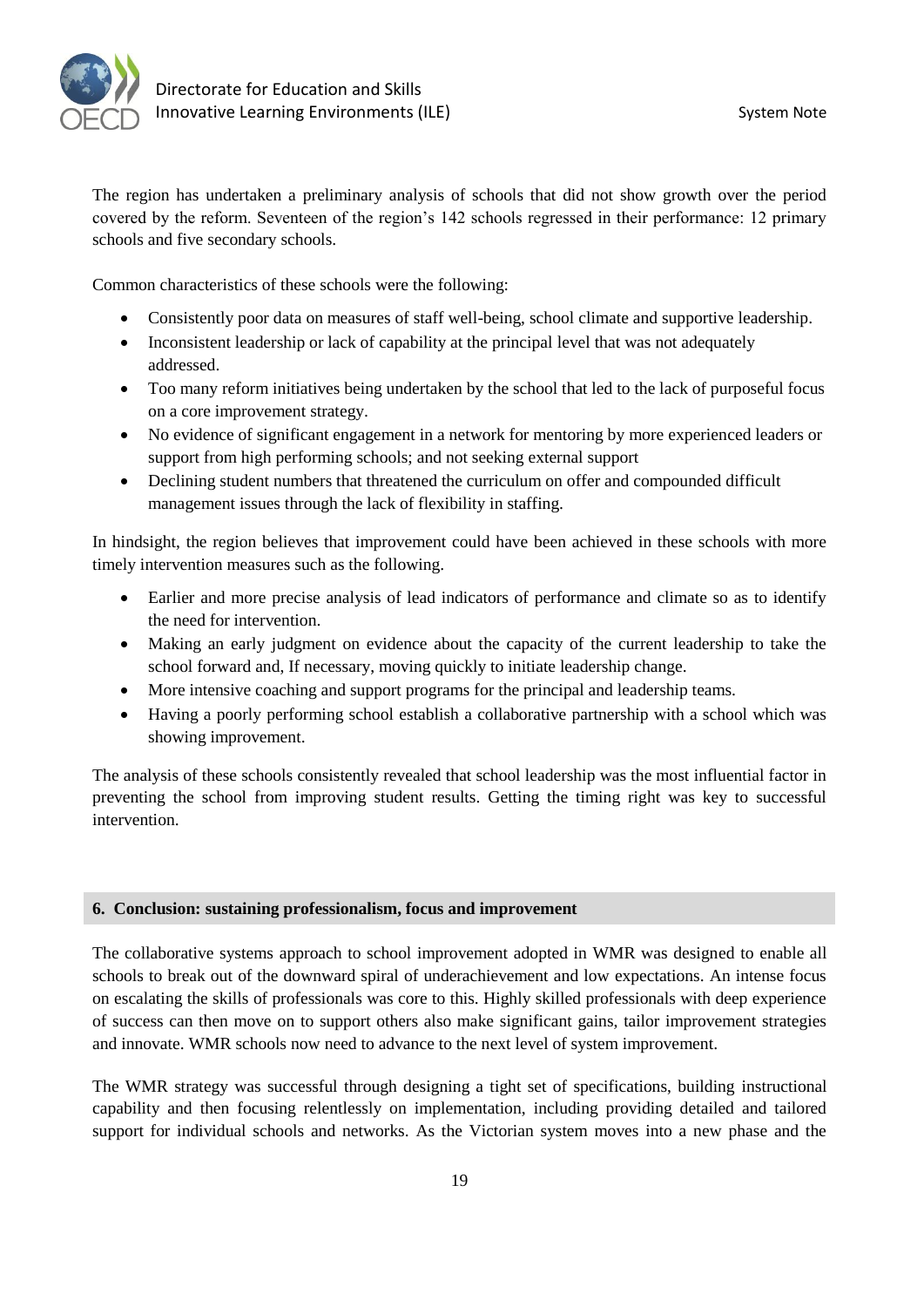

focus shifts from regions to interest based networks or clusters, the challenge will be to transfer the lessons from the WMR reform into the new context.

The system improvement model had the following features.

- Strong system leadership setting the collective challenge
- Universal buy-in; co-design emphasis.
- Role clarity, tight web of responsibilities and reciprocity
- Relentless implementation focus instructional leadership, literacy and numeracy instructional models, use of evidence and data; and transparency and sharing in networks.
- Resource allocation for new 'infrastructure'– new staffing layer for coaching and advising.
- Innovation following growth in capability collaboration, deeper practices and differentiation.

The next phase will be where the benefits of 'collective efficacy' become evident in thriving and supportive networks, innovation and continuous improvement in student outcomes.

#### **Acklowledgements**

The Western Metropolitan Region acknowledges the key role played by Diane Snowball as critical friend to the region's improvement strategy. She volunteered her time and worked tirelessly in support of the region and its schools. Her advice shaped the region's approach and underpins its success.

#### **5. Sources**

- City, E., Elmore, R., Fiarman, S. and Teitel, L. (2009). *Instructional Rounds in Education: A Network Approach to Improving Teaching and Learning*, Harvard Education Press, Cambridge, Mas.
- Department of Education and Early Childhood Development, (2012). *Towards Victoria as a Learning Community*, November 2012. http://www.education.vic.gov.au/Documents/about/department/learningcommunity.pdf
- Department of Education, Employment and Work Place Relations, (2011). *Review of Funding for Schooling, Final Report,* (The Gonski Report), Australian Government. Dec 2011
- Elmore, R. (2004). *School Reform from the Inside-Out,* Cambridge MA: Harvard Education Press. Fullan, M. (2007). *The New Meaning of Educational Change*, (4<sup>th</sup> edition) Teachers College press, New York.
- Goddard, R., Hoy, W.[,](http://edr.sagepub.com/search?author1=Anita+Woolfolk+Hoy&sortspec=date&submit=Submit) Woolfolk, A. (2004). 'Collective Efficacy Beliefs: Theoretical Developments, Empirical Evidence, and Future Directions' in, *Educational Researcher*, April 2004 vol. 33 no. 3 pp. 3-13
- Hattie, J. (2011). *Visible learning, A synthesis of over 800 meta-analyses Relating to Achievement,* Routledge, Oxford, England.